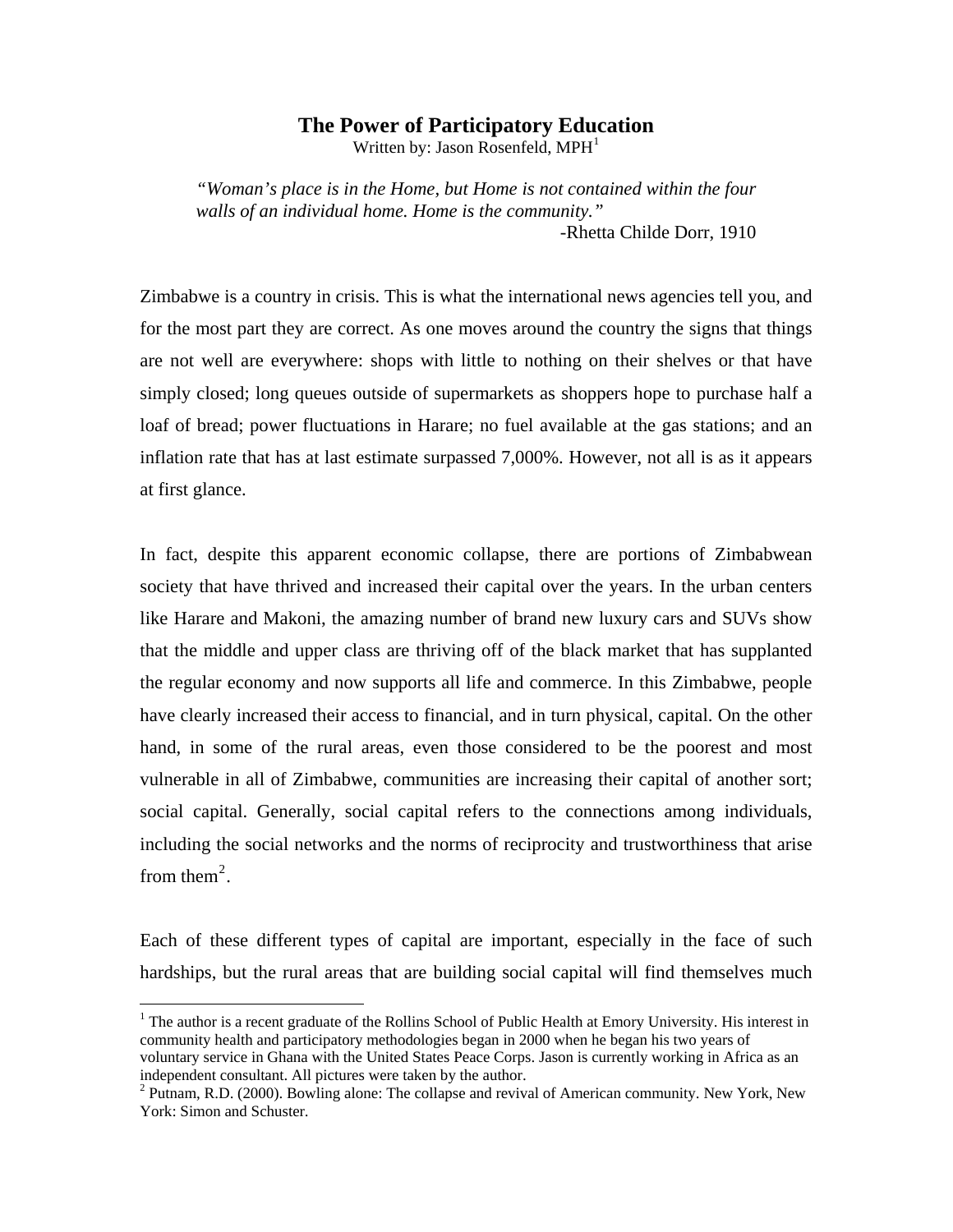better placed for whatever future Zimbabwe has in store for all of its citizens because increasing ones social capital also leads to increases in both financial and physical capital. As described by one early social reformer in the United States, L.J. Hanifan, the strength of social capital is that, "the community as a whole will benefit by the cooperation of all its parts, while the individual will find in his associations the advantages of the help, the sympathy, and the fellowship of his neighbor."<sup>[3](#page-1-0)</sup> It is this cooperation and fellowship that has allowed these rural communities to become selfsustaining forces of their health and development.

Over the past 7 years, a quiet 'revolution' has been taking place in the rural areas of Makoni District. This is not a political revolution, at least not yet. It is a social revolution; a revolution in health and development that has its roots in the social capital that has been built with the support of a small, dedicated, and passionate organization; Zimbabwe AHEAD. At the moment, it is an organization that is well known in the Makoni area, but soon its name will be on the tips of everyone's tongue in Chipinge District where they are currently implementing a new livelihoods project with Mercy Corps. Like most of Zimbabwe's population over the past 7 years, ZimAHEAD, as it is affectionately called by staff and community members, has been coasting on fumes with a scaled-down staff, limited budget and two beat-up, gas guzzling trucks purchased in the early 1990's. Despite these sometimes severe resource limitations, ZimAHEAD has been slowly building upon the success and power of a simple ideology: participatory health education as a stimulus for social change and development. It is this ideology that has led to dramatic increases in social capital and as a result improvements in the overall health and development of community members in Makoni District. Interestingly, this process of change begins with a simple, green membership card.

This membership card is the gateway to the Community Health Clubs. The concept is simple: community members (mostly women, but there are a good number of men as well) are invited to join a club that allows them to engage in a process of learning, self-

 $\overline{a}$ 

<span id="page-1-0"></span><sup>3</sup> Hanifan, L.J. (1916). The rural school community center. *Annals of the American Academy of Political and Social Science, 67*, 130-138.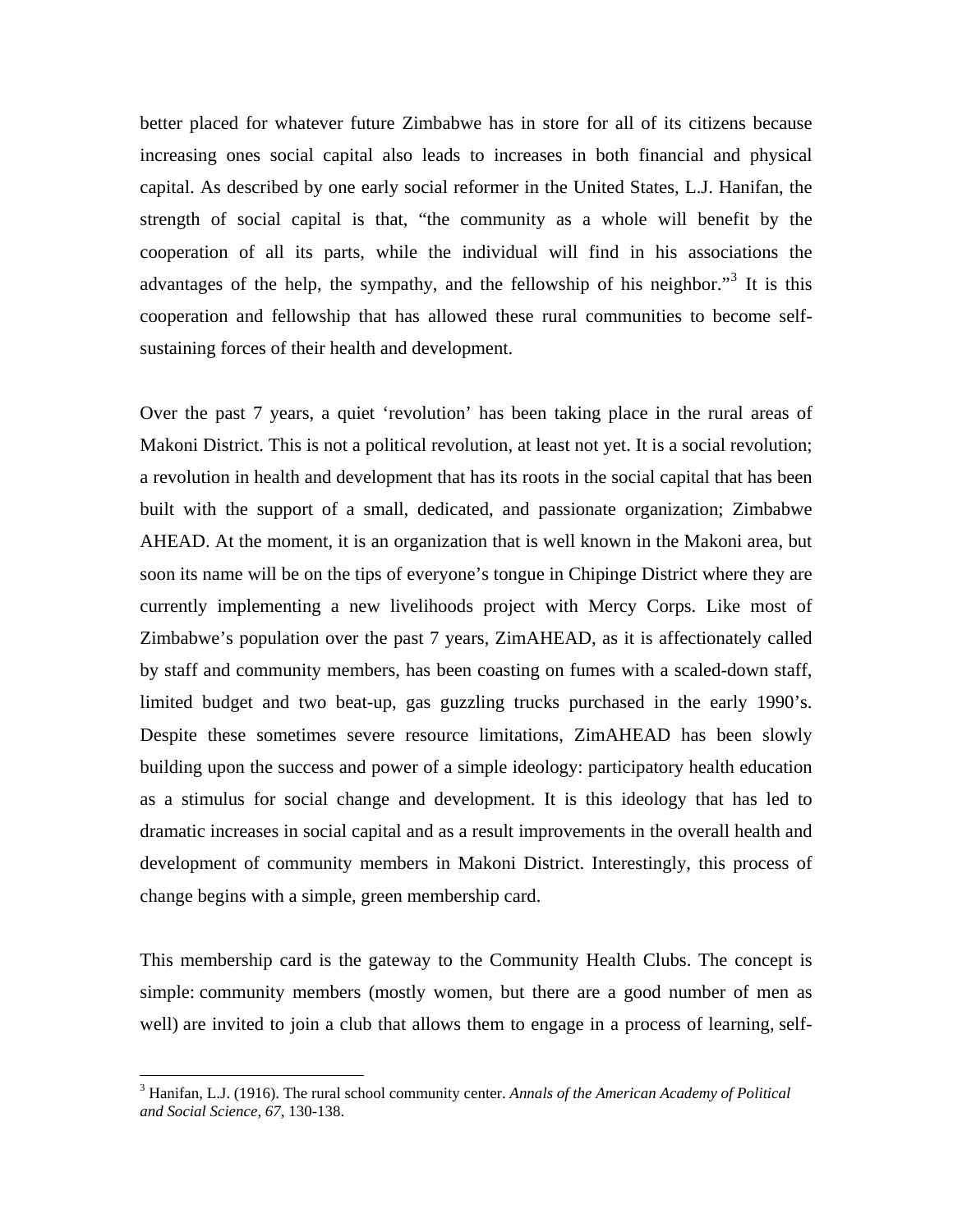reflection, and social capital building over the course of the 20 week long health education component and beyond. Each week club members are presented with a new health issue, ranging from general issues related to water, sanitation and hygiene to more

specific illnesses like malaria and bilharzias. Through simple participatory methodologies club members are provided with the one thing that has eluded them for so long: knowledge. All of the health information is standardized, but the way that the club members internalize and conceptualize the information changes from community to community. From this knowledge springs forth changes in health via transformations in household and social norms and ultimately the confidence to challenge the status quo and seek solutions to the challenges that they, the community members, have identified in their lives.



I witnessed the 'life cycle' of these clubs, from their infancy when women arrive early and cleanly dressed to sit for hours to talk, learn and encourage each other to adulthood when members create community nutrition gardens and market centers built with their own sweat and expertise. In the early stages, the skeptics sit to the side and chastise the women for wasting time by sitting around gossiping all day. What these skeptics don't know is that these so called gossips are the innovators of their community and are at the head of a wave that will soon engulf up to 85% of the community. Early on, the women have to ask permission from their husbands to attend club meetings, but over time husbands begin rushing their wives out of the house to ensure that they are not late for the next installment. As the weeks progress, the women do not tire of the 2 hour meetings and the husbands stop complaining of their wives 'laziness'. In fact, as their numbers continue to increase, their excitement also increases and in some cases husbands begin to join the meetings.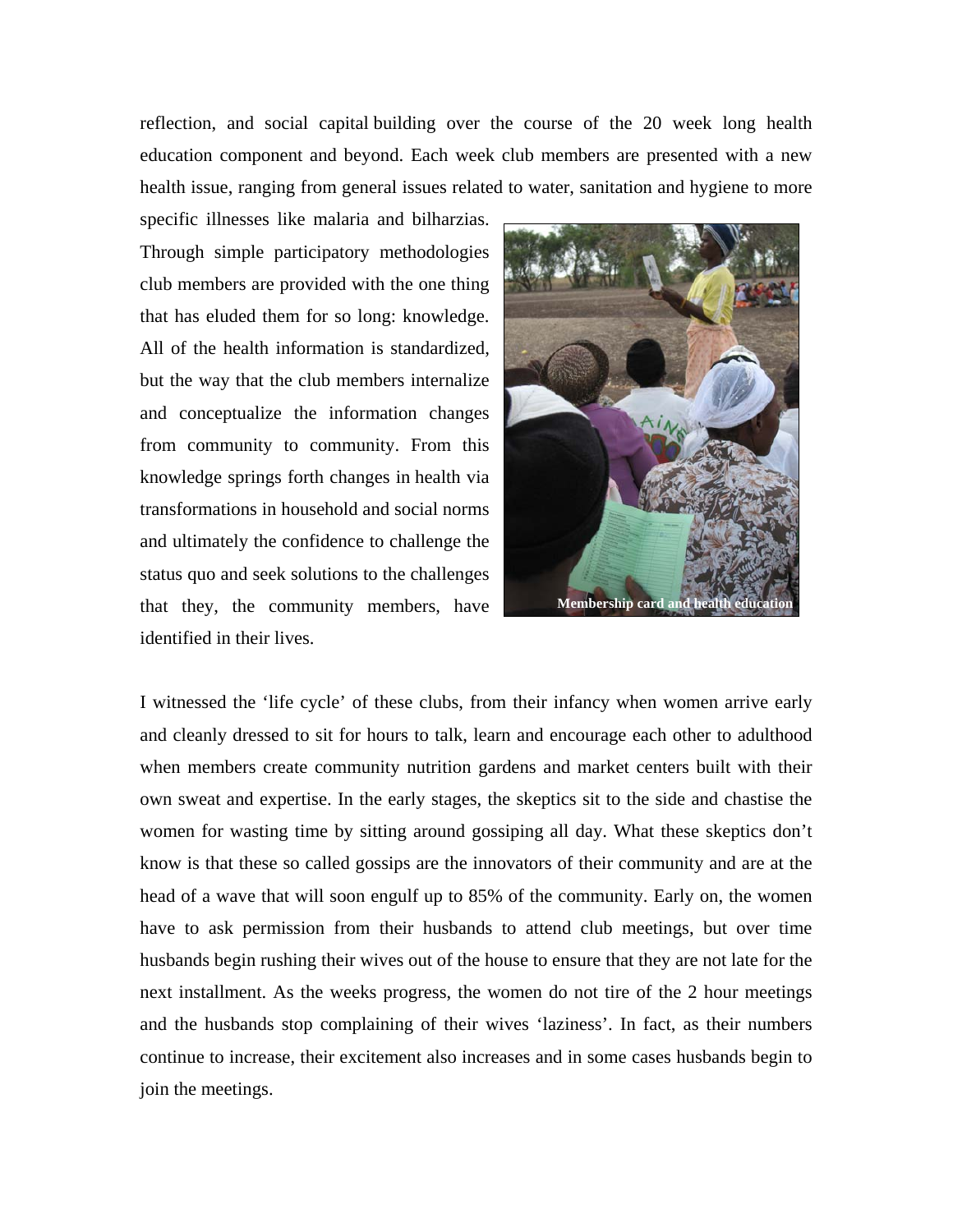With each lesson, it is possible to observe each club's collective knowledge grow as the members internalize the information learned in previous lessons. In one club, the topic of discussion on the day our team arrived was general hygiene. One picture, originally meant to represent a 'good' hygienic practice of covering drinking water, stimulated a lengthy discussion about how it appeared the boy was preparing to put his hand in the water. This was interesting because these women decided as a group that this practice represented bad hygiene, which was clearly influenced by their previous lesson on water storage. As was explained to me by one ZimAHEAD staff member, this supposed 'wrong' answer did not matter. What mattered was the fact that the members discussed the issue as a group and came to an agreement about what it represented, allowing them to incorporate their past and current lessons with what made sense in their area.

As the weeks go by, back at each member's home changes can also be observed. Toilets are constructed with little to no assistance from outside 'experts', while Baraza stands are



built as a place to hang leaky tins (informal hand-washing stations) and to rest a hoe used for cat sanitation, a practice never seen in any of these communities before. In addition, compounds become cleaner, kitchens begin to transform and diets change. All of these changes are a result of a simple process of health education that includes, encourages and is driven by the participants as opposed to the traditional belief that participants in health education are empty vessels simply to be filled with knowledge. As the club members learn more, their households continue to undergo

dramatic changes and their family members become healthier so that even an untrained observer can easily identify a club member's house from that of a non-club member. In response, many of the skeptics begin to copy those things that on the surface are easy to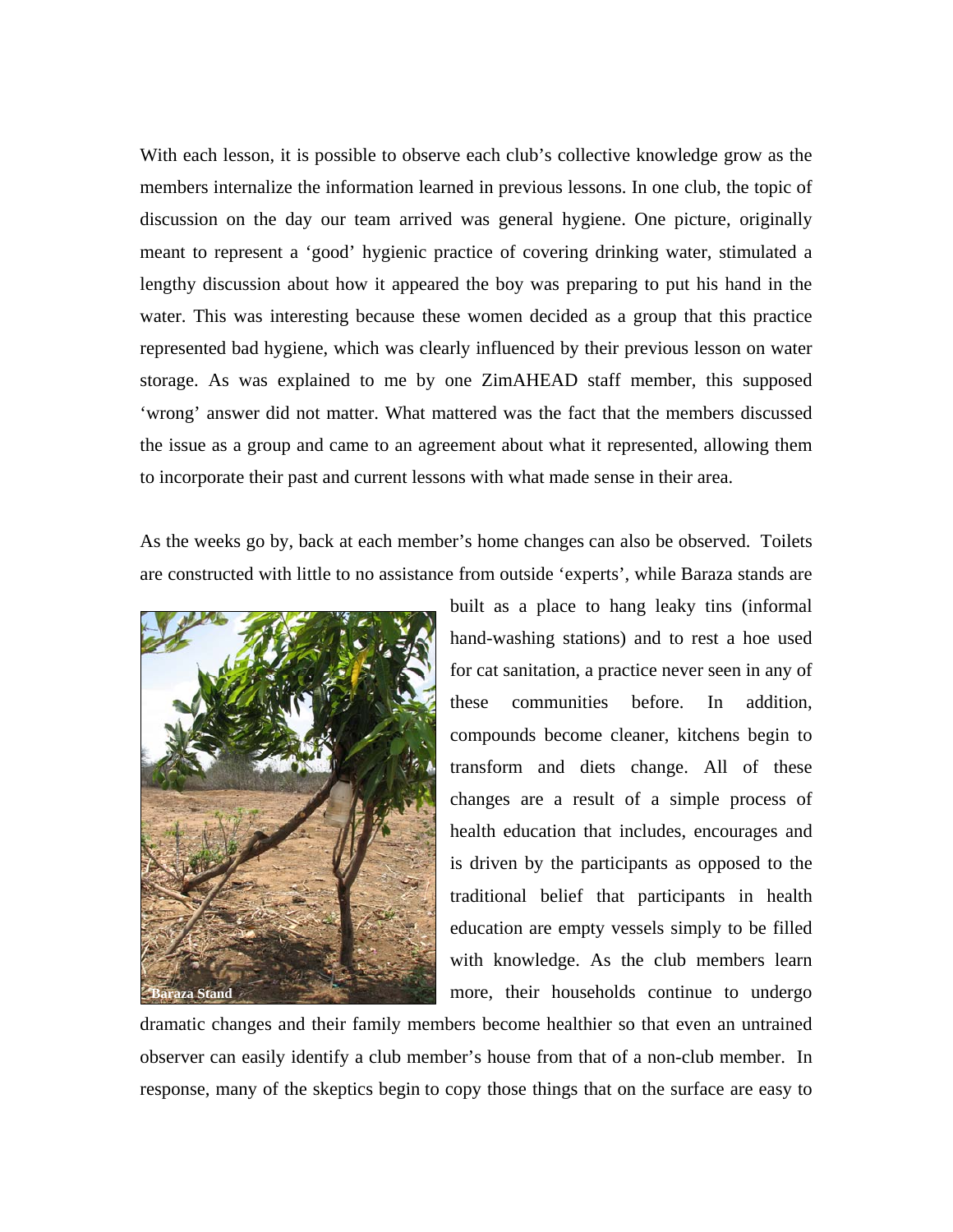replicate. However, the benefits that the club members have realized are not accrued to these laggards because they do not understand why they are doing these things, at least not until they too decide to join the club.

Graduation is a joyous occasion where members celebrate the completion of 20 weeks of education and the realization that they now have the means to improve the health of their family and friends. Throughout the sometimes two hour long ceremony, voices are raised in song, bodies gyrate in rhythmic dancing, and dramas are offered to portray the new behaviors they have learned as well as the attitudes of those unenlightened few. To satiate the hunger that this exertion creates, plenty of sadza and relish is prepared. Interestingly, in these hard times in Zimbabwe, where residents of the cities cannot find milk or meat on the shelves of their supermarkets, the club members are cooking enormous pots of sadza with chicken or guinea fowl and offering their guests bottles of milk as a sign of respect and admiration. This is because many of these members have already begun to build nutrition gardens, the next phase of 'development' for the club members. Besides the typical onion, cabbage and tomato, these nutrition gardens also include a variety of 30 herbs, including dandelion, thyme, rosemary and lemon grass, which have both nutritional and medicinal attributes. After a short training, these club members turned gardeners are then able to self-diagnose (based upon their health training) and treat (herbal training) the most common symptoms and illnesses. Furthermore, many will take

on live stock, keeping some of the cleanest pig-sty's you will ever find. Others will begin bee keeping, which requires the planting of both woody and citrus trees to protect the bees and allow them to thrive. The seed has been planted and the field will continue to grow as their fellow community members also join in so as to harvest the

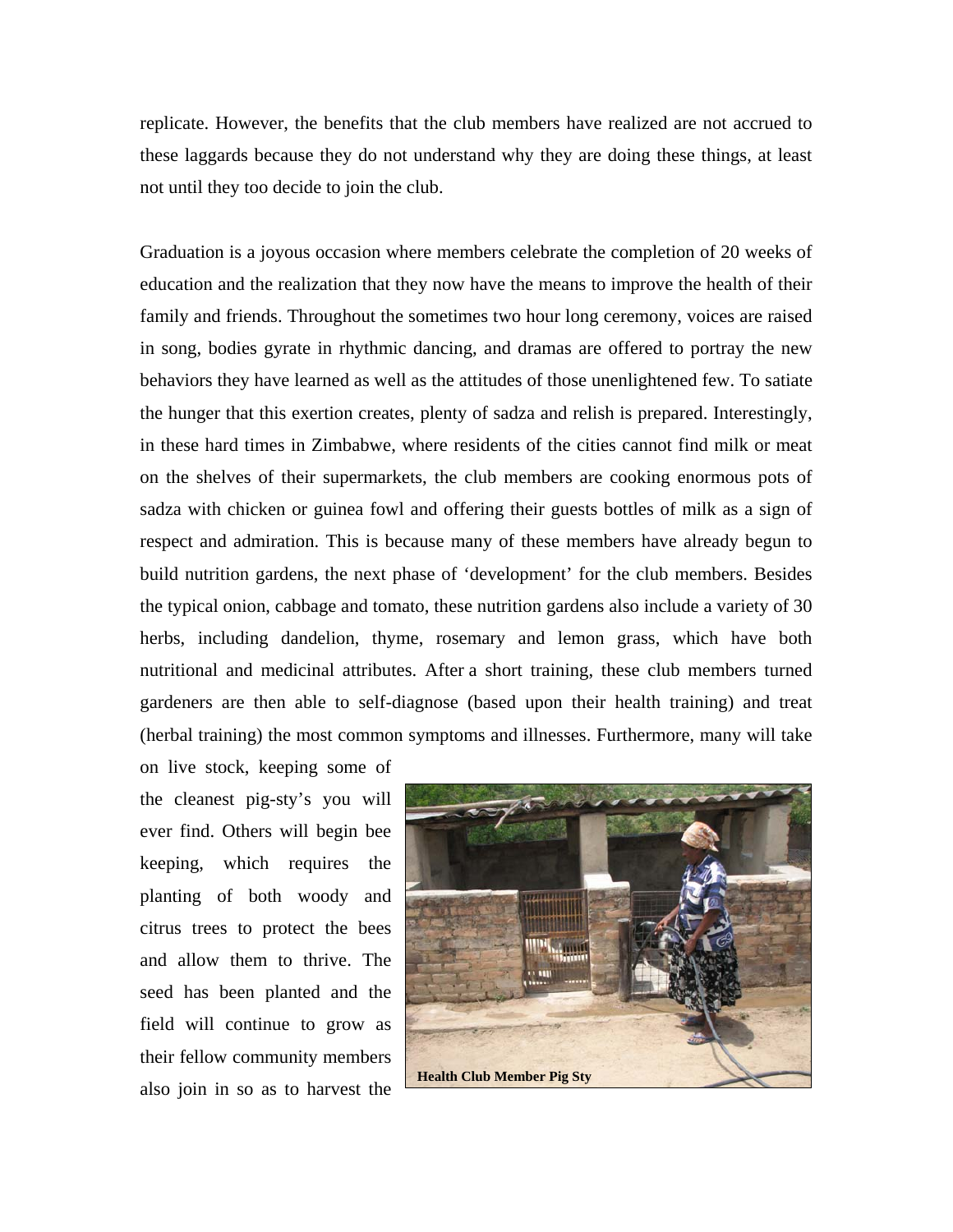simple, but powerful benefits that club membership offers; community solidarity, a sense of ownership, and movement towards self-identified goals.

It is when we visited those club members who graduated over 7 years ago that we were able to clearly see how this simple concept builds social capital. The changes were amazing and for the most part took place with little to no outside assistance. Kitchens were transformed into polished works of art. The women, who for years were required to



sit on a mat on the floor while their husbands perched above on a stool, bench or chair, have redesigned their kitchens so that they now sit eye to eye with their husbands. Beautiful designs and psalms from the bible are inscribed into the kitchen walls as subtle reminders of the importance and power of

women, good health, and hygiene. The floors are meticulously kept, sinks are built, and the household's entire collection of plates, bowls and mugs are proudly displayed on shelves unseen prior to the introduction of the health clubs.

In the most amazing example of the power and motivation of club members, two wards with a strong history of club activity identified the need for a community market and meeting center. In response, during one of the hardest economic and political periods in recent history, when people were fleeing and fretting about the future of the country, these club members were quietly building an enormous community kitchen, a 15 stall marketplace, and a beautiful communal hall for meetings and trainings. With the guidance of ZimAHEAD staff, a Participatory Rural Appraisal was conducted, whereby the club members identified what they could and could not do. As a result, everything but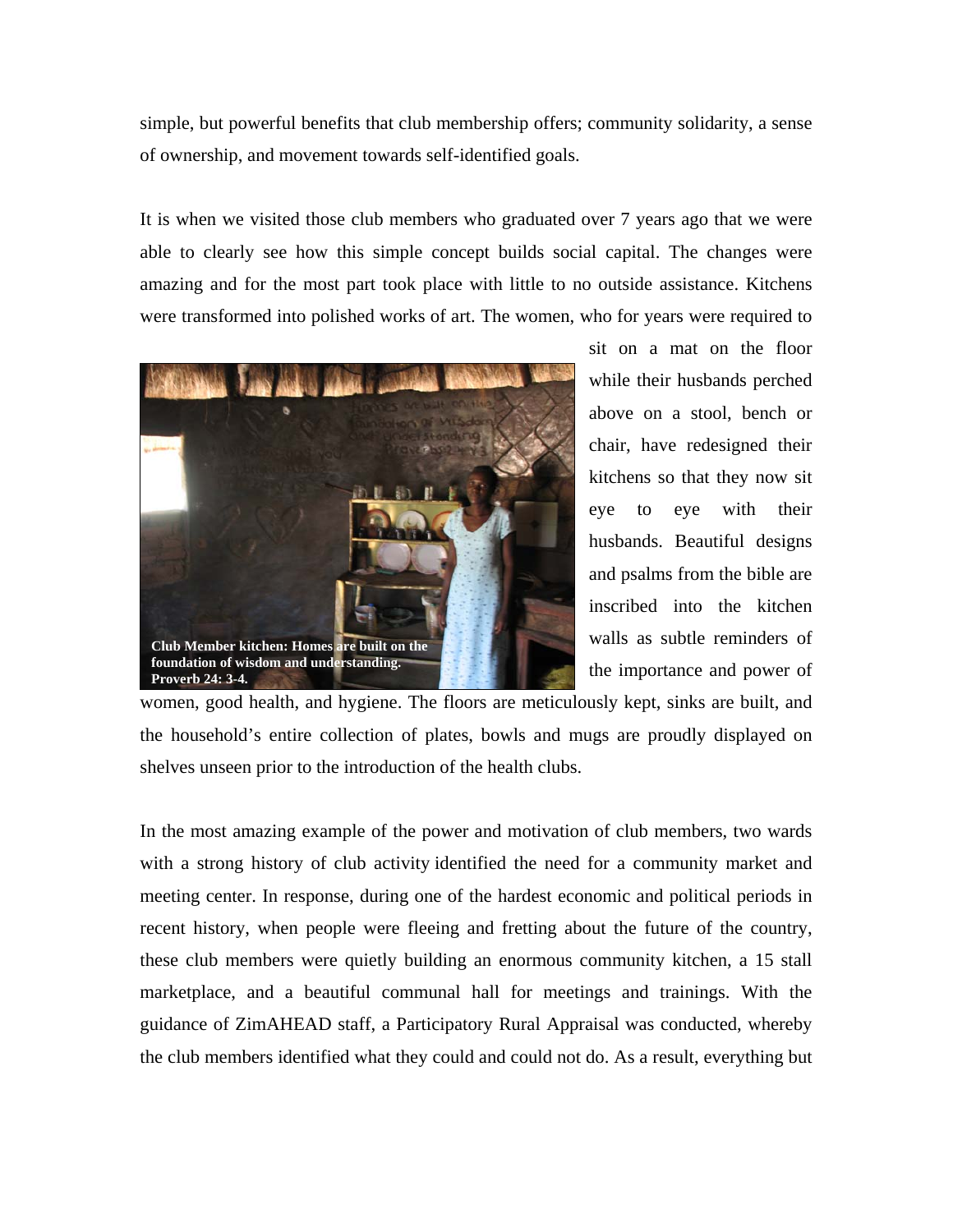the cement was provided for by the club members who constructed each building entirely

by themselves.

The story does not end there. In one ward, an unresponsive and difficult counselor who created roadblocks to the progress desired by the club members was voted out of office and replaced with a club member who was obviously more sensitive to



and supportive of community initiatives. Another counselor in a different ward was under threat of losing his seat because of a similar situation. Now he is one of their biggest supporters. It appears that this counselor has realized that he must recognize the club members as a social and political force within his ward.

Apart from this political activity, there have also been substantial changes in the overall health of these communities. I heard from a number of different sources that clinical visits in the areas where clubs are active have been reduced. I would be willing to bet that this decline in cases is somehow related to the community health clubs and the simple health education that they receive. In fact, another counselor who is openly living with HIV/AIDS told of how his club members, in a sign of respect and support for an ill community member, weed both his garden and farm, while also treating him with the medicinal herbs grown in their own nutrition gardens. Amazing! This is the ultimate power of social capital. HIV still remains taboo in many parts of Zimbabwe, but club members seem to not only understand the health issue, but also its social consequences and choose to support those in need instead of shunning them and leaving them to die alone. This type of behavior highlights another aspect of community life that is stimulated by social capital; norms of reciprocity and social support. This belief that I will do this for you now without expecting anything specific back from you, in the